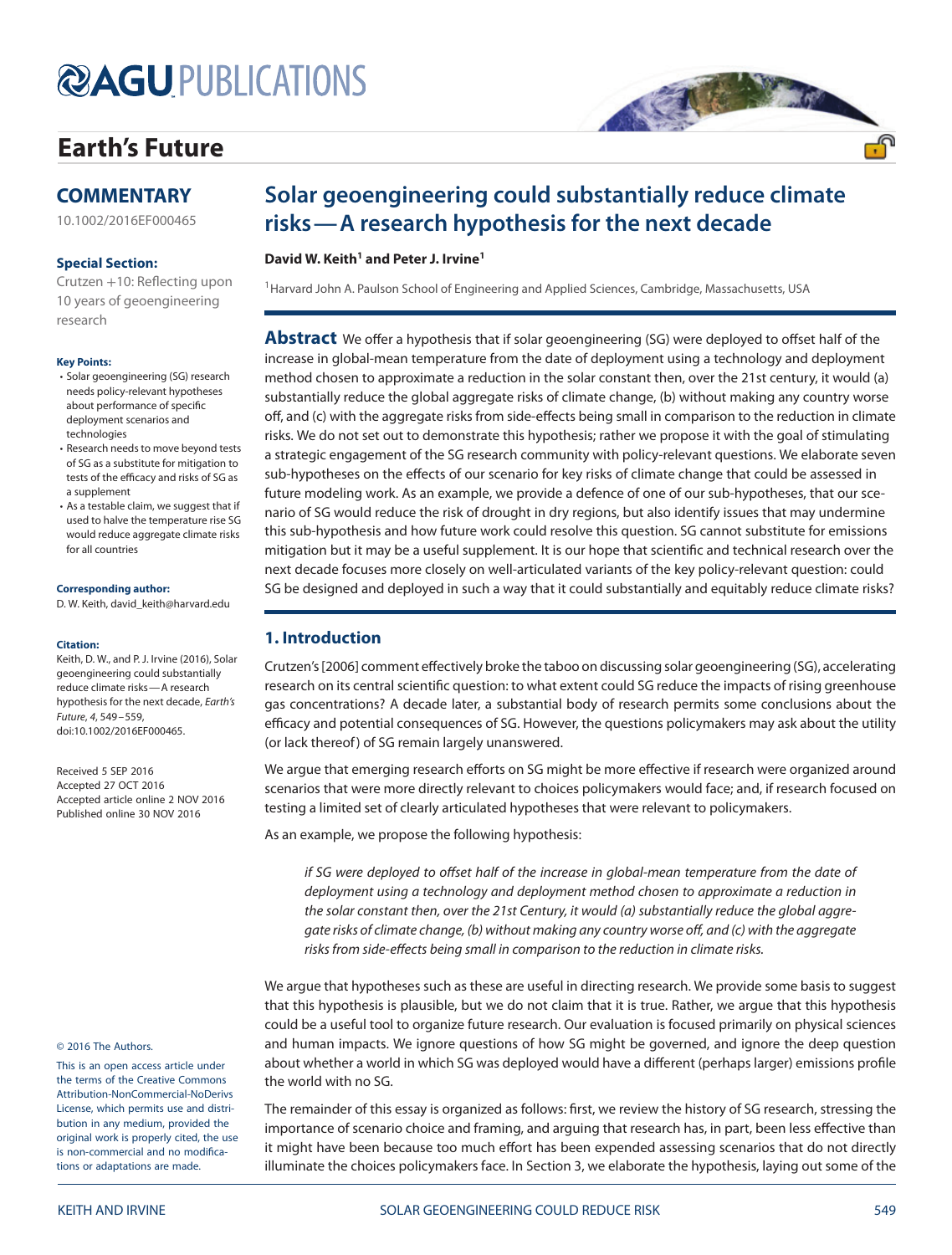assumptions that lie behind it and providing a rationale for choices made in constructing it. In Section 4, we offer seven plausible sub-hypotheses that serve as an example of the kind of quantitative hypotheses that might guide future research. In Section 5, we provide a defence of our sub-hypothesis that our scenario of SG would generally reduce the risk of drought, as an example, while also identifying limitations to the ability to quantitatively evaluate this sub-hypothesis given existing research. And finally, in Section 6, we look forward and speculate about the kinds of research that could test our hypothesis over the next decade.

#### **2. Context: What Questions Should Research Address?**

Research in the last decade has done much to illuminate SG's benefits and risks. The Web of Science citation database now has more than 800 papers mentioning geoengineering, more than 10 times the cumulative total from 2006 and before. Tens of climate model studies have been published, including at least 25 from the Geoengineering Model Intercomparison Project (GeoMIP) [Kravitz et al., 2011], an effort to evaluate standard SG experiments that has seen over 15 climate modeling groups participate. Scientific and technical evaluations of the stratospheric aerosol geoengineering proposal that Crutzen discussed have been made and continue to support the view that a substantial negative radiative forcing could be achieved [Boucher et al., 2013] and at a cost of tens of billions of dollars per year [Robock et al., 2009; McClellan et al., 2012; Arino et al., 2016]. Studies have explored the side-effects on stratospheric ozone [e.g., Tilmes et al., 2008; Pitari et al., 2014], on the quality of light [Kravitz et al., 2012], and on the deposition of released aerosols [Kravitz et al., 2009; Eastham, 2015]. The decade's new research extended well beyond stratospheric aerosol geoengineering, the focus of Crutzien's paper, to other methods such as increasing the albedo of low marine clouds [Latham, 1990] or suppressing the formation of upper-tropospheric cirrus clouds [Mitchell and Finnegan, 2009]. In addition to these scientific studies, a host of articles addressing the legal, governance, ethical, and other issues of SG have been published, see Schäfer et al. [2015] for a review.

Research in the last decade has provided far more information on SG—counting climate model runs or published papers— than all work prior to Crutzen's publication. Unfortunately, it has provided little clarity on the efficacy and risk of plausible SG deployment, in part, because research has not yet focused on the most policy-relevant scenarios.

Scenario analysis is a tool to aid decision making, in this case to inform climate policy. While field research on cirrus or marine cloud modification along with some other SG research may yield novel scientific insights, we would find it hard to justify funding research for climate model analysis of geoengineering scenarios, or even a broad SG research program, based on purely scientific goals. We think the central justification—and goal—of research on SG should be to inform policy choices about climate policy and the further development of the technology. Scenario used for evaluating SG should therefore be as policy relevant as is feasible while meeting other criteria such as simplicity.

Over the last decade, most studies have compared a low-GHG reference scenario with a high-GHG scenario that used sufficient SG to return global-average temperatures (or radiative forcing) to match the low-GHG baseline. If scenario analysis is seen as testing a hypothesis, this scenario choice seems most suited to testing some variant of the following hypothesis:

#### SG can perfectly compensate for the climate impacts of elevated GHG concentrations.

The last decade's examination has resoundingly disproved this hypothesis [Kravitz et al., 2013; Niemeier et al., 2013]. SG cannot replace emissions cuts. In the long run, a stable climate requires near-zero net emissions. This is an important fact that bears repeating but in our view, this fact was clear long before Crutzen's comment [National Academy of Sciences, 1992].

It is useful to compare a high-GHG scenario with SG deployed to fully offset the warming from GHGs against a low-GHG baseline to learn about patterns of climatic response to SG (much of the fruitful work of GeoMIP has been done in this way). However, these results should not be used directly to make policy-relevant inferences about SG in general. First, to have policy relevance the cases compared should relate to practical policy options, e.g., the choice to deploy SG to offset the warming from GHGs or not. Second, the consequences of SG deployed in different ways would be very different and so it is necessary to consider this range of options.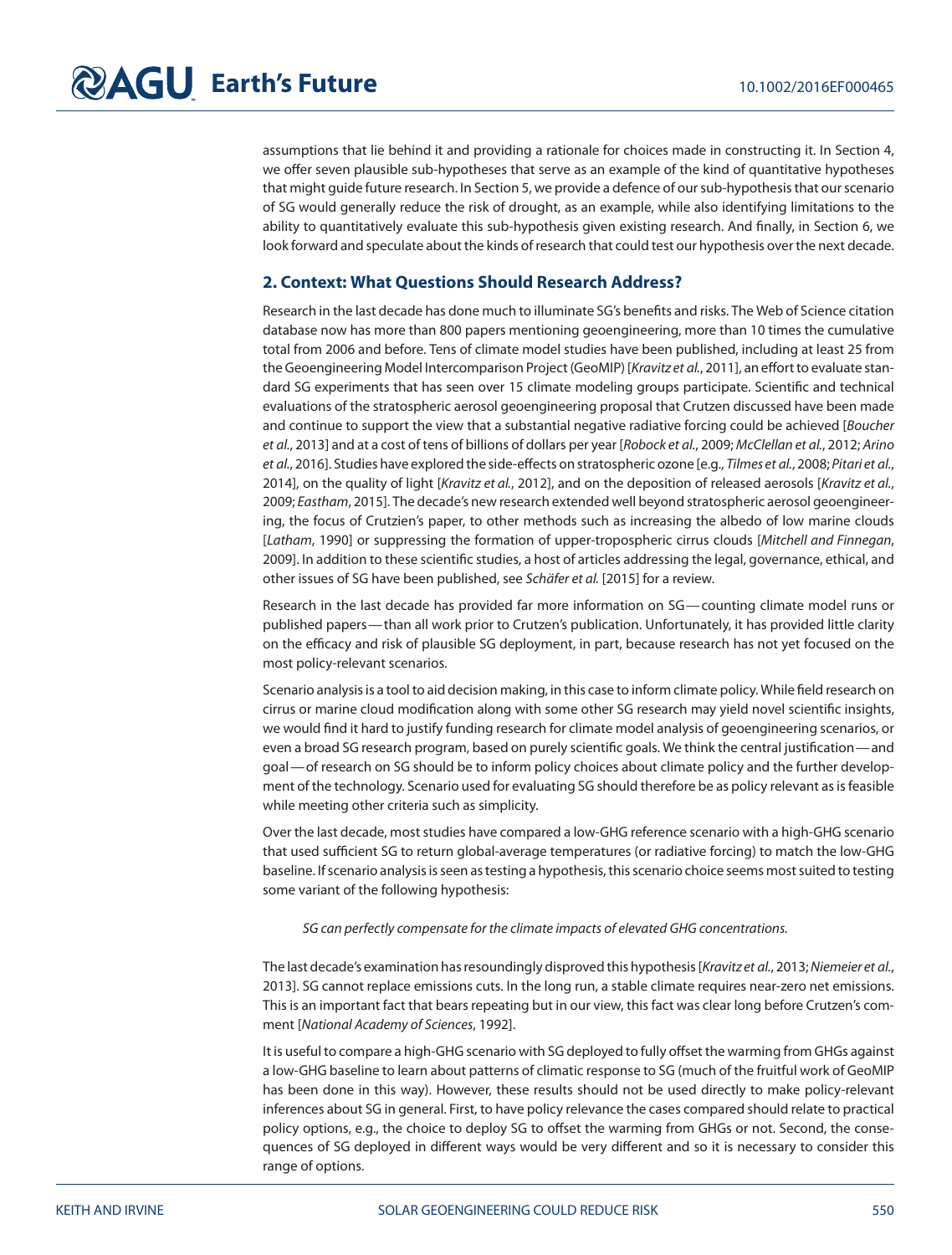Policymakers may (and in our view should) adopt policies that would rapidly eliminate GHG emissions, but past emissions mean that GHG concentrations are already elevated, so policymakers do not have the choice to simply return concentrations to pre-industrial levels. If scenario analysis is to inform policy choices, then it is not appropriate to draw conclusions about the risks or efficacy of SG directly from a comparison of a case with high-GHG and SG against a baseline with low-GHG concentration that are below what could be achieved by a rapid elimination of emissions.

While SG cannot substitute for emissions cuts, it may substantially reduce the risks of any given GHG emissions pathway. So, what scenarios can address policy-relevant questions about SG? Evaluating the risks and benefits of SG deployment requires comparing a specific deployment scenario against a scenario in which SG is not deployed.

Depending on the policy maker for whom the analysis is being performed, it may or may not make sense to use the same emissions scenario for the case with SG deployment as is used for the case without. If the goal is to evaluate the physical consequences of SG where other policy choices are held constant then the impacts of SG should be compared against the impacts of not deploying SG in a reference GHG scenario. If, on the other hand, the goal is a more integrated assessment then it would be necessary to consider the way other policies and behaviors may change if SG is implemented. One obvious and credible concern is that less effort will be expended on emissions mitigation in a world with SG implementation, though this effect is by no means certain [Burns et al., 2016]. A world with SG implementation might be different in all sorts of ways, yielding either higher or lower emission scenarios along with changes in adaptation measures. All these possible social responses make the challenge of a full "general equilibrium" integrated assessment extraordinarily difficult. Our view is that analysis that focuses directly on the physical benefits and costs that come from the direct decision to employ SG—holding other decisions constant—is highly relevant, but must be interpreted with caution because all such large-scale decisions are inevitably interconnected.

In addition to the choice of baseline, the choice of SG deployment scenario matters. Using SG to restore pre-industrial temperatures (a common implicit assumption) would significantly reduce the hydrological cycle [Schmidt et al., 2012]. On the other hand, using SG to restore pre-industrial global-mean precipitation would only partially restore temperatures. Unfortunately, some studies report these scenario-dependent effects as universal effects of SG deployment [Robock et al., 2008; Crook et al., 2015]. SG-as-substitute clearly has substantial imperfections but it would be a mistake to interpret these as risks of deploying SG as some early studies did [Robock et al., 2008].

Beyond the choice of scenario, any evaluation of SG will be subject to deep uncertainty. One can't—of course—say a priori that the risks of a world with some moderate amount of SG would be less simply if the radiative forcing were reduced because of the many ways that SG is not "anti-CO<sub>2</sub>", but nor should one claim that SG increases risk simply because it introduces some new risks.

We don't presume to prescribe universal decision criteria; but we believe understanding which state of the world is likely to carry more risk will be important to informing policy on solar geoengineering. Thus we argue that research should focus on evaluating comparative hypotheses like the one we outline here.

#### **3. Elaborating the Hypothesis: Assumptions and Scope**

First and perhaps most importantly, note the limited scope of our hypothesis. We do not address governance. Our hypothesis applies to a case where SG is implemented by rational—but not omniscient decision makers with well-specified goals. One can imagine horrific outcomes of SG if it were implemented maliciously. This is not a minor omission. Disputes about implementation of SG could trigger military conflict, and these concerns have been voiced for at least a quarter century [Keith and Dowlatabadi, 1992]. The governance of SG is a hard problem, but we are not convinced by claims that the technology is inherently ungovernable [Hulme, 2014], because many of the claims about the impossibility of governing it would apply with equal force to other large-scale technologies for which there is some form of effective albeit imperfect global governance (e.g., management of infectious diseases, the internet, or central banking.).

Second, we assume that the decisions about implementation of SG are independent of decisions about emissions reductions. One of the central concerns about SG is that it will sap efforts to cut emissions. The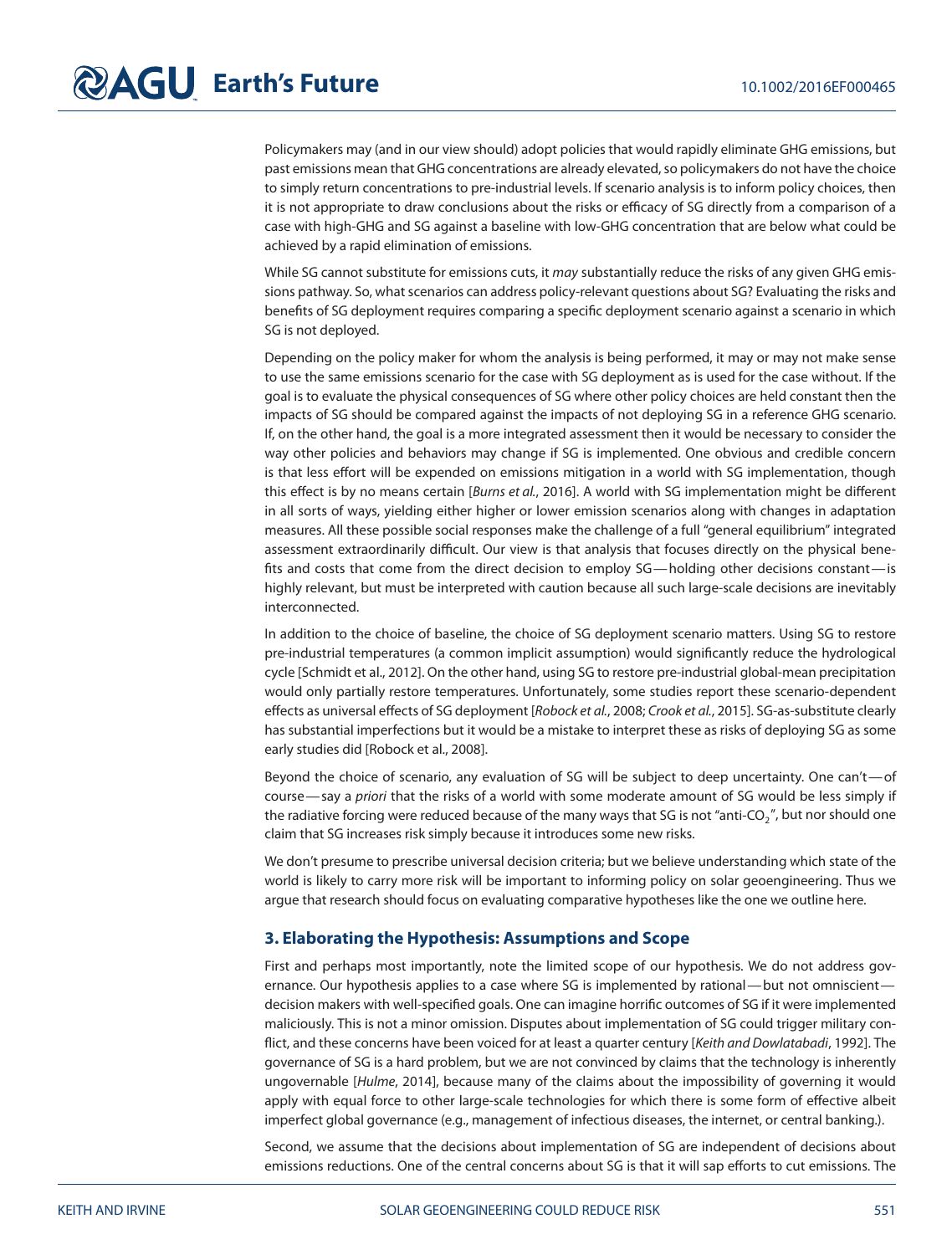concern is entirely legitimate, but early evidence is mixed [Burns et al., 2016], with some studies suggesting an effect [Corner and Pidgeon, 2014], whereas others suggest the opposite, that learning about SG increases interest in emissions reductions [Kahan et al., 2015; Merk et al., 2016]. We believe it is important to understand the efficacy and risks of SG used independently as a means to reduce climate risks, while separately studying behavioral and political links between emissions mitigation and SG.

Now returning to the hypothesis, which we restate below with italicization of key phrases which we elaborate in the remainder of this section:

if SG were deployed to offset half of the increase in global-mean temperature from the date of deployment using a technology and deployment method chosen to approximate a reduction in the solar constant then, over the 21st Century, it would (a) substantially reduce the global *aggregate risks of climate change*, (b) without making any country worse off, and (c) with the aggregate risks from side-effects being small in comparison to the reduction in climate risks.

#### **3.1. Half of the Increase in Global-Mean Temperature**

Following Keith and MacMartin [2015], we choose a "moderate" scenario in which the amount of SG is chosen to halve the increase in global-mean temperature. We make no claim of optimality, but note that such a scenario is likely to yield a more favorable ratio of benefits to harms than a scenario that offsets the full increase in global-mean temperature. A halving of the increase in global-mean temperature means that the intensity of the global hydrological cycle would change little rather than rising substantially as in the no-SG scenario or falling substantially as in a scenario where SG fully offsets the increase in temperature [Irvine et al., 2010; Tilmes et al., 2013], though there will nevertheless be changes in regional hydrology.

#### **3.2. Technology and Deployment Method Chosen to Approximate a Reduction in the Solar Constant**

At one extreme, one might choose an arbitrary technology and deployment scenario and assume that it is representative of what is possible with SG in general. This would include ineffective methods and high-risk deployment scenarios. The other extreme would be to choose an SG technology that optimized for some specific climatological objective and assume that it would evolve rapidly with new technological variants being continuously introduced to correct any problems. Neither extreme is credible.

We assume that a technology is chosen and deployed to approximate a spatially and temporally uniform reduction in solar constant. Taking stratospheric aerosols as an example, this would mean choosing a distribution of aerosol injection that was continuously adjusted with feedback from observations to approximate a uniform change in solar constant. It would also mean examining choices of stratospheric aerosols that might reduce side-effects such as forward scattering, warming of the lower stratosphere, or ozone loss [Dykema et al., 2016]. While stratospheric aerosols may be the easiest way to produce such uniform forcing it might be that a combination of stratospheric aerosols and other methods could do a better job of approximating a uniform adjustment of the solar constant. Any approach chosen will fall short of perfectly reproducing the effects of a solar constant reduction, but it is a straightforward goal and we provide reasons to believe that it would satisfy our hypothesis.

There is evidence that climate risks might be more effectively reduced on a region-by-region basis by using methods that deliberately introduced non-uniform radiative forcing [Ban-Weiss and Caldeira, 2010; Kravitz et al., 2016], but our choice of hypothesis ignores that potential benefit in favor of the simplicity of approximating a change in solar constant. This allows the analysis problem to be roughly broken into two halves. First, choose methods for approximating the radiative forcing from a uniform reduction in solar constant, analyze how well they can do so, and evaluate the non-climatic risks associated with these methods. Second, examine the climate changes resulting from deployments of these methods and, with caution, draw insights from simulations of the climate changes resulting from a uniform change in solar constant.

#### **3.3. The 21st Century**

We restrict the time horizon to the current century. SG cannot be simply discontinued at century's end without large impacts. A policy for the 22nd century might entail carbon removal to draw down concentrations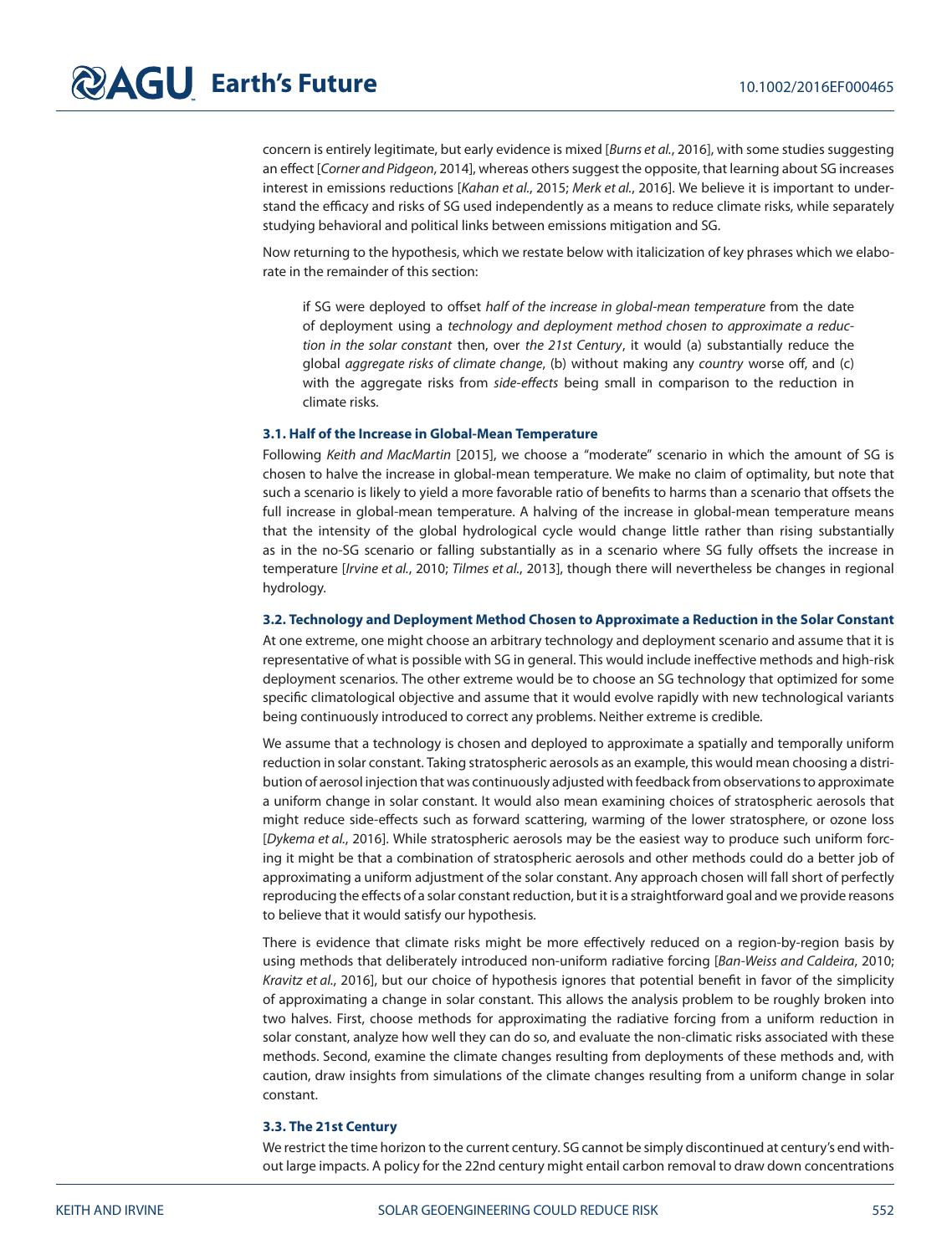coupled with a gradual phase out of SG [Smith and Rasch, 2012]. We nevertheless choose a single century because a shorter time horizon reduces uncertainties. We note that much climate policy analysis (e.g., global warming potentials) has focused on a one-century time horizon.

#### **3.4. Country**

The choice of spatial scale at which to aggregate risks is both important and arbitrary. We choose the country scale because benefits and harms are more readily re-distributed inside state boundaries than between them, and because states are a central locus of policymaking.

#### **3.5. Aggregate Risks of Climate Change**

As with choice of spatial scale, the choice of risks to evaluate and of the means to aggregate them is both important and arbitrary. As a starting point we suggest using the key risks of climate change identified by the Intergovernmental Panel on Climate Change (IPCC) and using a weighting based on an endpoint such as morbidity and mortality or monetized impacts as a fraction of income.

#### **3.6. Side-Effects**

Any SG technology will have non-climatic side-effects, such as reduction in stratospheric ozone or increase in surface air pollution, and the harms of these need to be evaluated using the same metrics as are used for climate risks. Where appropriate, changes to mortality and morbidity due to side-effects of SG should be compared to changes in mortality and morbidity due to the benefits of SG. Aggregate risks are—of course—not all that matters; the unequal distribution of risks between impacted groups demands particular attention.

#### **4. Elaborating the Hypothesis: Sub-Hypotheses**

An SG research effort organized around testing policy-relevant hypotheses, such as the one we advance here, would need to articulate subsidiary hypotheses that were more narrowly and quantitatively defined.

We propose a set of plausible sub-hypotheses, as a worked example which we hope might serve as a basis for helping the research community think about narrowly drawn questions which could be resolved by SG research. We propose one sub-hypothesis for all-but-one of the "key risks of climate change" identified by the IPCC in the technical summary of working group 2's contribution to the fifth assessment report and listed there in Table TS.3 [Field et al., 2014]. Our sub-hypotheses describe quantifiable effects of SG on the physical hazards that drive each key risk of climate change. We exclude risk iii: "Novel hazards yielding systemic risks," as unlike the other risks, this one has no straightforward physical hazard that can be assessed directly.

Each of the sub-hypotheses makes a claim about the impact of a scenario of SG deployment which halves the increase in global-mean temperature, as defined above. All changes described are relative to a scenario with the same GHG concentration pathway but without SG unless otherwise stated. In each case, we include in italics the corresponding row number in Table TS.3 [Field et al., 2014].

Our specific quantitative choices in the scenarios are purely illustrative. Some of these might well be disproved by careful hypothesis testing which showed realistic cases that violated them. Following each sub-hypothesis, we provide very brief notes on the reasoning behind our specific choices, but this reasoning is not intended to be a rigorous argument that the hypothesis is true. In fact, we encourage readers to review the literature we cite and consider possible alternative sub-hypotheses.

Sea-level rise and coastal flooding including storm surges (i):

The increase in global sea-levels would be reduced by at least 20% and the increase in the average height of storm surges would be reduced by at least 30% compared to the no-SG scenario. Coastal flood risks along more than 90% of coasts would be reduced.

Notes: Irvine et al. [2012] evaluate an SG scenario approximately matching our description and find that global sea-level rise is reduced by around a quarter. Theoretical considerations suggest that storm intensity, like precipitation intensity, will scale with temperature rise and a study of SG, which applied an empirical model of historical storm surge height to ocean temperature also suggests a reduction of storm surge intensity [Moore et al., 2015].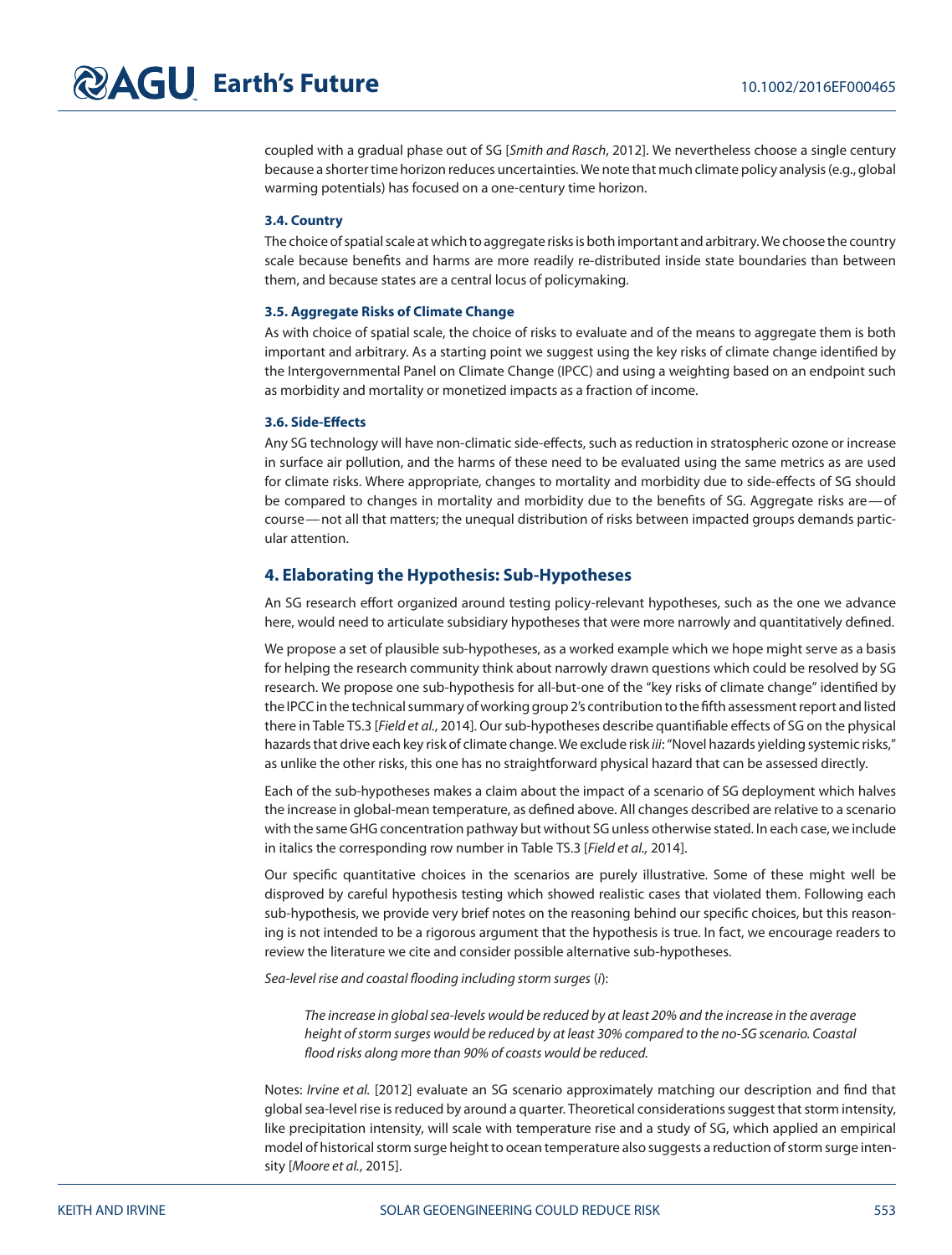Extreme precipitation and inland flooding (ii):

The intensity of precipitation would be reduced over more than 75% of the land surface area and increased over more than 5%. The projected global-average increase in the intensity of 5-day maximum precipitation in the no-SG scenario would be reduced by more than 50%.

Notes: There is robust model evidence that SG would reduce mean precipitation in most but not all regions [Tilmes et al., 2013], and strong theoretical and modeling evidence that extreme precipitation would be reduced most strongly [Curry et al., 2014].

Increasing frequency and intensity of extreme heat (iv):

The intensity of extreme high temperature events would be reduced over more than 95% of the land area of the world. The land area average increase in the temperature of the warmest day in the no-SG scenario would be reduced by 50% or more.

Notes: Evidence from GeoMIP shows that temperature is one of the variables for which SG most uniformly and effectively offsets the effects of GHG forcing [Kravitz et al., 2013, 2014]. In addition, SG cools most during summer and during the day, which suggests that it would reduce peak temperatures more strongly than the mean, a result that is borne out in model simulations [Curry et al., 2014].

Agricultural impacts (driven by warming, drought and precipitation variability, v):

Agricultural yields would increase over more than 70% of current agricultural areas and decrease over more than 5%.

Notes: Simulations suggest SG would reduce warming, drought (see below and Section 5) and precipitation variability in most regions [Curry et al., 2014], which should reduce the risk of crop failure. Crop model simulations of the effects of SG predict increased yields of most crops in most regions, though cold regions are a notable exception [Pongratz et al., 2012; Xia et al., 2014].

Drought and water scarcity (vi):

There would be an increase in runoff in more than 75% of the driest quartile of the non-ice covered land area in the low-GHG baseline. There would also be a decrease in runoff in more than 85% of the wettest quartile of the land area. The length of dry spells would be reduced over 75% or more of sub-tropical land areas.

Notes: A more complete justification for this sub-hypothesis is given in the following section.

Ocean ecosystem impacts(driven by rising ocean temperatures, ocean acidification, and loss of arctic sea ice (vii):

Ocean ecosystem impacts would be reduced over more than 95% of the surface ocean area.

Notes: SG would reduce surface air and ocean temperatures and offset some of the losses in Arctic sea ice [Kravitz et al., 2013]. Simulations suggest that SG may have a small positive effect on ocean acidification, primarily due to an enhanced terrestrial carbon sink and reduced permafrost emissions, though this is uncertain [Matthews et al., 2009]. Simulations of the effects of SG on coral reefs suggest that it could help to preserve these ecosystems [Couce et al., 2013; Kwiatkowski et al., 2015].

Terrestrial ecosystem impacts (driven by rising land temperatures, changes in precipitation patterns and in the frequency and intensity of extreme heat (viii):

Terrestrial ecosystem impacts would be reduced over more than 80% of the land surface.

Notes: SG would reduce changes in mean and extreme temperature but would have a mixed effect on precipitation, offsetting changes in many places and worsening them in some places [Kravitz et al., 2014]. Theoretical considerations suggest that with less change to the climate there would be less pressure for species to migrate or adapt and so that SG would generally reduce terrestrial ecosystem impacts.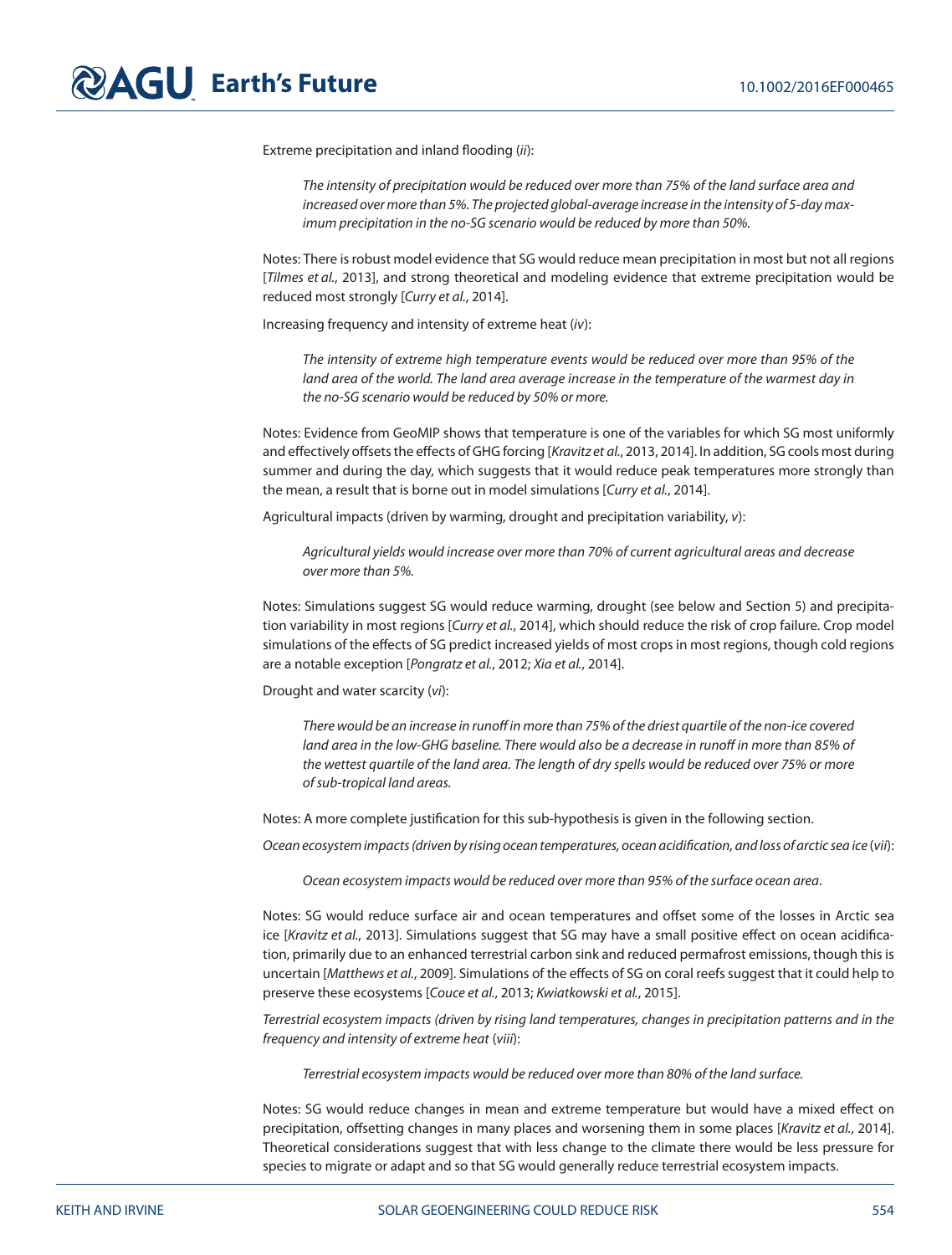#### **5. Evaluating Evidence for the Sub-Hypothesis on Drought and Water Scarcity**

The sub-hypotheses outlined in the previous section were illustrative and the reasoning presented was not intended to demonstrate them but rather to show that these hypotheses were plausible. As a worked example of the way that the specific sub-hypothesis might be defended, challenged, and evaluated we examine the drought and water scarcity sub-hypothesis.

We focus on the drought and water scarcity sub-hypothesis as it has been widely reported that SG poses a substantial risk of drought, particularly for monsoon regions, and we believe that this is not necessarily the case. Thus, there is a danger that if we simply stated our sub-hypothesis we could be thought to be overly optimistic and even wilfully blind of a widely understood risk of SG. The reason that the effects of SG on drought and water availability are often misunderstood is that a number of factors must be considered together. In the following paragraphs, we address the three most significant factors that shape the effect of SG on drought and water availability: the magnitude of cooling, the spatial distribution of hydrological change, and the temporal distribution of precipitation change.

SG to halve the temperature response to rising GHG concentrations would produce smaller changes in regional precipitation than SG to fully offset temperature change. Tilmes et al. [2013] assess the hydrological response of the GeoMIP ensemble in a pre-industrial control (piControl), a scenario with instantly quadrupled CO<sub>2</sub> concentrations ( $4 \times CO<sub>2</sub>$ ), and a scenario with instantly quadrupled CO<sub>2</sub> concentrations and a reduction in solar constant sufficient to restore pre-industrial radiative forcing and temperature (G1). They report an ensemble-mean +6.9% increase in global-mean precipitation for 4 × CO<sub>2</sub>-piControl and −4.5% reduction for G1-piControl, suggesting a small net increase for our scenario which halves the warming from elevated GHG concentrations. Tilmes et al. [2013] report a similar pattern of response in most monsoon regions with, for example, an ensemble-mean +10.2% and +8.1% increase in Indian and West-African precipitation for 4 × CO<sub>2</sub>-piControl and a −2.5% and −3.0% decreased for G1-piControl (see their figure 14b). This suggests that a scenario of SG deployment which halved the increase in temperature would reduce the projected increase in precipitation in these monsoon regions rather than producing a net reduction in precipitation, which would occur in a full deployment scenario. Whilst this general pattern holds over most of the monsoon regions Tilmes et al. [2013] studied, it should be noted that SG does exacerbate GHG precipitation trends in some regions [Kravitz et al., 2014].

SG generally dries wet regions and makes dry regions less dry. Global warming will increase the intensity of the hydrological cycle and also amplify the disparities in water availability with wet regions tending to get wetter and dry regions tending to get drier, the "rich-get-richer" pattern of change [Held and Soden, 2006]. Kravitz et al. [2013] assessed the distribution of the precipitation-evaporation (P-E) response, a simple proxy for water availability, in the GeoMIP ensemble. They reported that for  $4 \times CO<sub>2</sub>$ -piControl reductions in P-E of more than 20% were found in 13% of land grid-cells, whereas for G1-piControl only 5% of grid-cells reported a reduction of this magnitude (values are approximate and were extracted using a plot digitizer tool from their figure 6). Similarly, 49% of land grid-cells reported an increase in P-E for  $4 \times CO_2$ -piControl of 20% or more compared to only 11% for G1-piControl. Thus, we expect our moderate scenario of SG to generally increase runoff in regions projected to get drier under global warming and to reduce the projected increase in runoff in wet regions.

Simulations suggest SG reduces precipitation variability and shortens dry spells. Global warming has produced an observed increase in mean rainfall but the increase in extreme rainfall is rising at a much greater rate [Berg et al., 2013]. This intensification of precipitation events, means that even in regions which are projected to see no change in mean rainfall, there is still projected to be greater flood risks in the future; it also means that dry periods will tend to be more intense and longer lasting [Held and Soden, 2006]. Curry et al. [2014], evaluating the GeoMIP ensemble, report a substantial increase in the length of dry periods across sub-tropical regions for  $4 \times CO<sub>2</sub>$ -piControl, which is not seen in G1-piControl. Thus, we expect our moderate scenario of SG to reduce the length of dry periods in sub-tropical regions.

The evidence presented above is far from a conclusive demonstration that our sub-hypothesis is true. The following is a list of caveats or reasons that existing evidence is insufficient to make conclusive statements about this sub-hypothesis: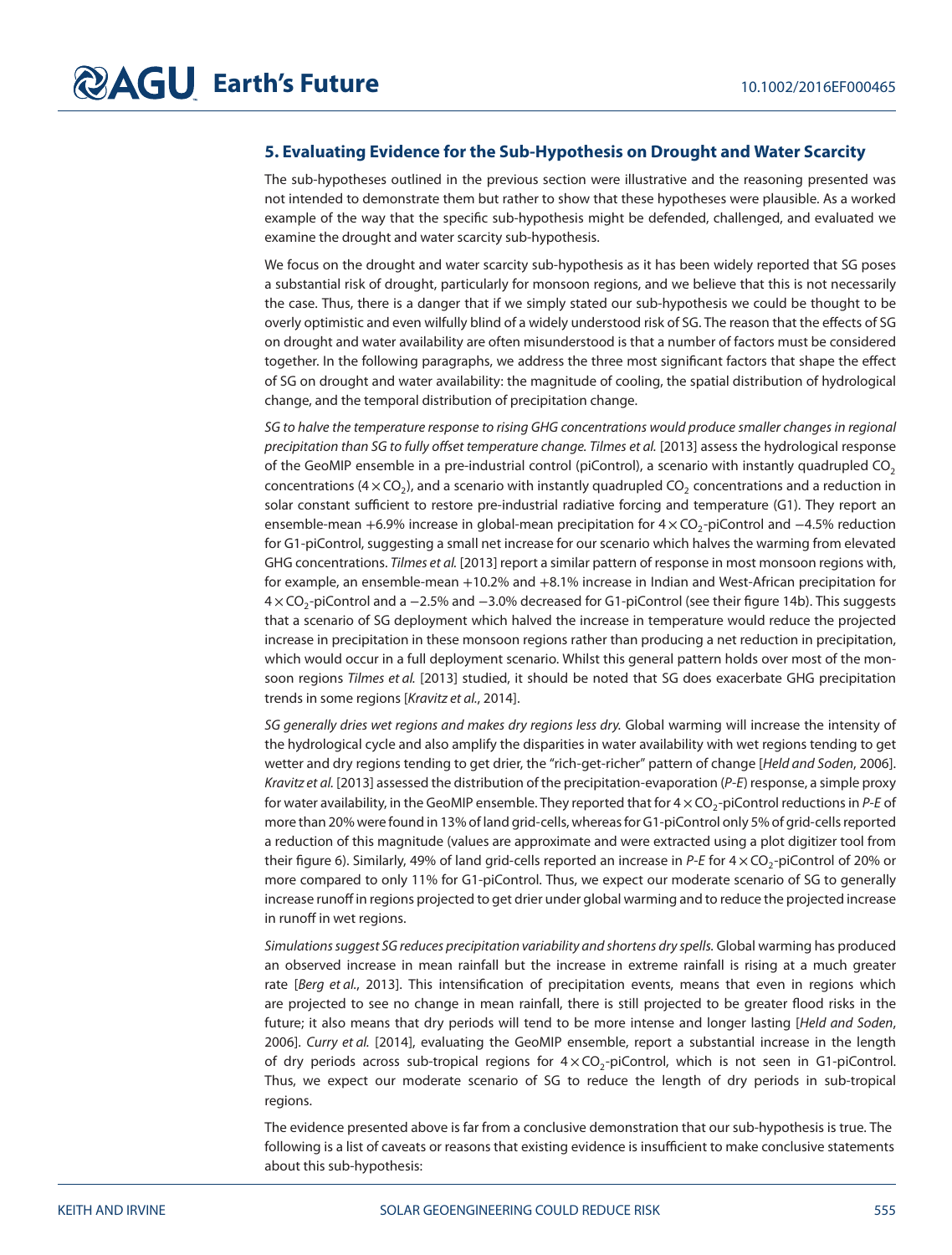- Non-linearity of model response. The arguments above assume linear scaling of climate response to radiative forcing, while there is evidence for this [Irvine et al., 2010; MacMartin et al., 2013], it would be better to have simulations of the specific SG scenario.
- Non-equilibrium response. The evidence presented above is drawn from the quasi-equilibrium responses to instantaneous changes in forcing, which cannot capture the transient response of the scenario we propose.
- SG is not equivalent to a reduction in solar constant. Our scenario assumes SG is deployed to most closely replicate the effects of a solar insolation reduction, but the model results we drew on above simply applied an adjustment to the solar constant. The absorption of radiation by stratospheric aerosols, which could be diminished but not eliminated through optimal choice of aerosol particles, will warm the stratosphere altering atmospheric dynamics and producing a greater reduction in the intensity of the hydrological cycle than an equivalent forcing from a solar insolation reduction [Niemeier et al., 2013; Aquila et al., 2014].
- Shifts in atmospheric circulation. Shifts in atmospheric circulation and in modes of climate variability, which affect regional hydrology may occur. The location of the critically important peak precipitation band of the inter-tropical convergence zone may be affected by SG [Haywood et al., 2013]. There are also regions which are projected to see little change in net water availability under global warming, for example, while Southern Europe is projected to see a drying and Northern Europe to see an increase in water availability, the band between is projected to see little change. The location of such bands of favorable conditions may also change.
- Climate risks depend on more than simply changes in physical hazards. We have only considered the physical aspects of water availability and a more complete evaluation of this risk must consider human demands for water. Water stress in many regions is increasing due to growing demand from growing populations and economies. In some regions, this anthropogenic increase in water stress is being offset to some extent by increasing water availability due to climate change [Arnell et al., 2013]. In these regions, our scenario of SG would seem likely to reverse this projected benefit of global warming and so exacerbate water stress relative to the scenario without SG. To fully assess this risk would require the use of dedicated climate impacts models.

#### **6. The Next Decade**

SG is a technology not a natural phenomenon, it is the application of scientific knowledge and technological capability to achieve some set of goals [Kravitz et al., 2016]. Just as one cannot assess infrastructure proposals, or any other applications of technology, without reference to the goals that they are designed to achieve, the assessment of SG cannot be usefully abstracted from the goals it might be designed to achieve. If it is to inform decisions about deployment of SG—including decisions to not deploy— then assessment of the efficacy and risks of SG needs to be coupled with further development of the technology such as the investigation of alternative options in hopes of finding ways to reduce risks or improve efficacy.

Furthermore, evaluating the specifics of the deployment scenarios such as the type, amount, and location of aerosol injection, should be coupled with the means of monitoring and modifying any such deployment in response to new information. For example, if some specific deployment of stratospheric aerosol geoengineering is found to shift the location of the Inter Tropical Convergence Zone, then researchers should explore ways to modify the deployment to counter this shift, such as by adjusting the north–south asymmetry in stratospheric aerosol radiative forcing [Haywood et al., 2013; Kravitz et al., 2016].

Our hope is that both the technology and the tools for assessment, particularly tools for assessing human and ecological impacts, will improve substantially over the next decade. Progress will require a structured, policy-relevant, and iterative approach. We propose that the articulation of well posed policy-relevant hypotheses that can be examined by multiple research groups using a diversity of methods may help to coordinate research so that it can better inform policy.

We proposed a (moderately) specific testable hypothesis of direct policy relevance to SG. We expect that it will be useful to agree on shared hypotheses and quantitative sub-hypotheses that more narrowly specify the objectives (e.g., reduce sea ice loss or reduce deviation of annual precipitation from pre-industrial), and the kinds of SG technology (e.g, stratospheric aerosols or marine cloud brightening) to be evaluated.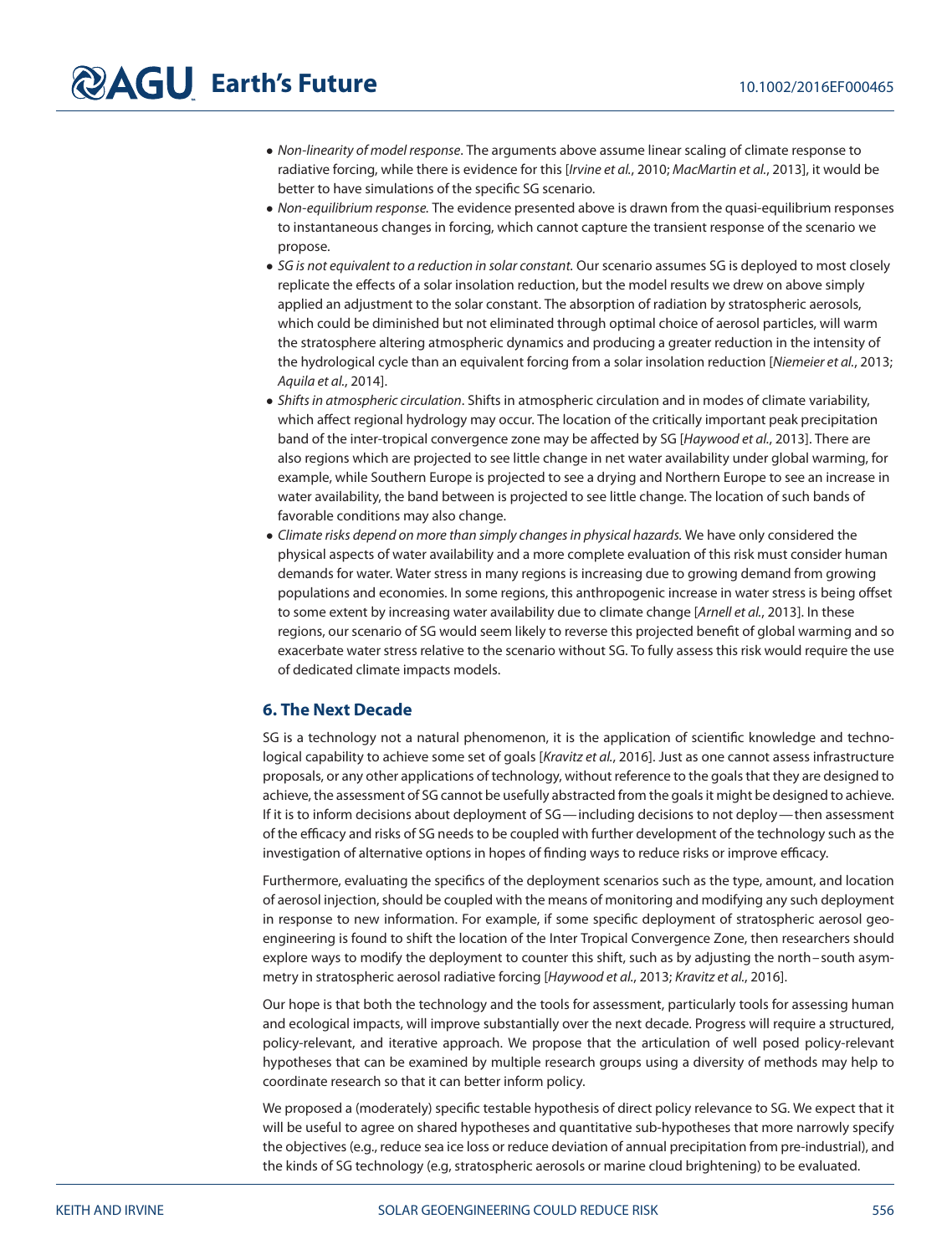Improved assessments of SG, particularly the testing of policy-relevant hypotheses, will require features that have been notably absent from most previous studies. Such features include:

- An explicit choice of the baseline for comparison that is suited to addressing the hypothesis under investigation, for example, in our case this was the same GHG emissions scenario as for the SG scenario but without SG deployment.
- The use of reasonable heuristics for climate risks or else direct use of impacts model results, rather than, for example, using mean precipitation change as a guide to water availability, ignoring factors such as evaporation and transpiration.
- An approach which addresses the full range of impacts, rather than, for example, identifying a single harm or benefit that may increase or decrease in a specific region.
- The use of transparent and reasonable choices about the technology and its deployment strategy, rather than, for example, simulating injection of SO<sub>2</sub> to offset all future increase in GHG forcing.

More generally, the evaluation of any such hypothesis depends on the choice of climate impacts over which the efficacy of SG is to be evaluated and on the method for aggregating benefits and harms across space, time, and climate impact. There will always be particular choices of impact metrics, such as the "precipitation guardrails" proposed by Stankoweit et al. [2015], under which many (or all) SG proposals are not acceptable. A fair policy-relevant test of hypotheses about the impacts of SG, should however, use a choice of impact metrics and aggregation consistent with choices made for evaluation of other climate policies. Or, in more colloquial language, "no cherry picking."

We expect that a central challenge will be balancing the breadth of approaches to be studied against the depth with which individual technologies and deployment scenarios are to be examined. While the GeoMIP G1 scenario is, for example, a poor proxy for policy-relevant deployment of SG, it has the advantage of being thoroughly examined by many researchers. To be policy relevant and effective, the technical community needs to focus most of its effort on analyzing the efficacy and risks of a small set of technologies and deployment scenarios that show the most promise.

To conclude, research over the last decade has explored a wide range of scenarios, but we argue that too much of that effort was devoted to a scenario choice that was suited to testing the performance of SG as a substitute for emissions reductions, rather than to more policy-relevant questions. Emissions cuts are a central part of any sane climate policy. Research on the science and technology of SG needs embrace a design question: can a choice of technology, deployment, and monitoring scenario be found that allows a significant reduction in climate risk? We propose—as a research hypothesis— that a moderate deployment scenario and reasonable choice of technologies can allow SG to substantially reduce climate risks.

#### **References**

- Aquila, V., C. I. Garfinkel, P. A. Newman, L. D. Oman, and D. W. Waugh (2014), Modifications of the quasi-biennial oscillation by a geoengineering perturbation of the stratospheric aerosol layer, Geophys. Res. Lett., 41(5), 1738–1744, doi[:10.1002/2013GL058818.](http://dx.doi.org/info:doi/10.1002/2013GL058818)
- Arino, Y., K. Akimoto, F. Sano, T. Homma, J. Oda, and T. Tomoda (2016), Estimating option values of solar radiation management assuming that climate sensitivity is uncertain, Proc. Natl. Acad. Sci. U. S. A., 113(21), 5886–5891, doi[:10.1073/pnas.1520795113.](http://dx.doi.org/info:doi/10.1073/pnas.1520795113)
- Arnell, N. W., et al. (2013), A global assessment of the effects of climate policy on the impacts of climate change, Mat. Clim. Change, 3(5), 512–519, doi[:10.1038/nclimate1793.](http://dx.doi.org/info:doi/10.1038/nclimate1793)
- Ban-Weiss, G. [A., and K. Caldeira \(2010\), Geoengineering as an optimization problem,](http://dx.doi.org/info:doi/10.1088/1748-9326/5/3/034009) Environ. Res. Lett., 5, 034009, doi:10.1088/1748-9326/ 5/3/034009.
- Berg, P., C. Moseley, and J. O. Haerter (2013), Strong increase in convective precipitation in response to higher temperatures, Nat. Geosci., 6(3), 181–185, doi[:10.1038/ngeo1731.](http://dx.doi.org/info:doi/10.1038/ngeo1731)
- Boucher, O., et al. (2013), Clouds and aerosols, in Climate Change 2013: The Physical Science Basis. Contribution of Working Group I to the Fifth Assessment Report of the Intergovernmental Panel on Climate Change, edited by T. F. Stocker, D. Qin, G.-K. Plattner, M. Tignor, S. K. Allen, J. Boschung, A. Nauels, Y. Xia, V. Bex, and P. M. Midgley, Cambridge Univ. Press, Cambridge, U. K. and New York.
- Burns, E. T., J. A. Flegal, D. W. Keith, A. Mahajan, D. Tingley, and G. Wagner (2016), What do people think when they think about solar geoengineering? A review of empirical social science literature, and prospects for future research, Earth's Future, 4.
- Corner, A., and N. Pidgeon (2014), Geoengineering, climate change scepticism and the 'moral hazard' argument: An experimental study of UK public perceptions, Phil. Trans. R. Soc. A, 372, 20140063, doi[:10.1098/rsta.2014.0063.](http://dx.doi.org/info:doi/10.1098/rsta.2014.0063)
- Couce, E., P. J. Irvine, L. J. Gregorie, A. Ridgwell, and E. J. Hendy (2013), Tropical coral reef habitat in a geoengineered, high-CO<sub>2</sub> world, Geophys. Res. Lett., 40(9), 1799–1805, doi[:10.1002/GRL.50340.](http://dx.doi.org/info:doi/10.1002/GRL.50340)
- Crook, J., L. S. Jackson, S. M. Osprey, and P. M. Forster (2015), A comparison of temperature and precipitation responses to different earth radiation management geoengineering schemes, J. Geophys. Res. Atmos., 120, 18, 9352–9373, do[i:10.1002/2015JD023269.](http://dx.doi.org/info:doi/10.1002/2015JD023269)
- Crutzen, P. J. (2006), Albedo enhancement by stratospheric sulfur injections: A contribution to resolve a policy dilemma? Clim. Change, 77(3–4), 211–219, doi[:10.1007/s10584-006-9101-y.](http://dx.doi.org/info:doi/10.1007/s10584-006-9101-y)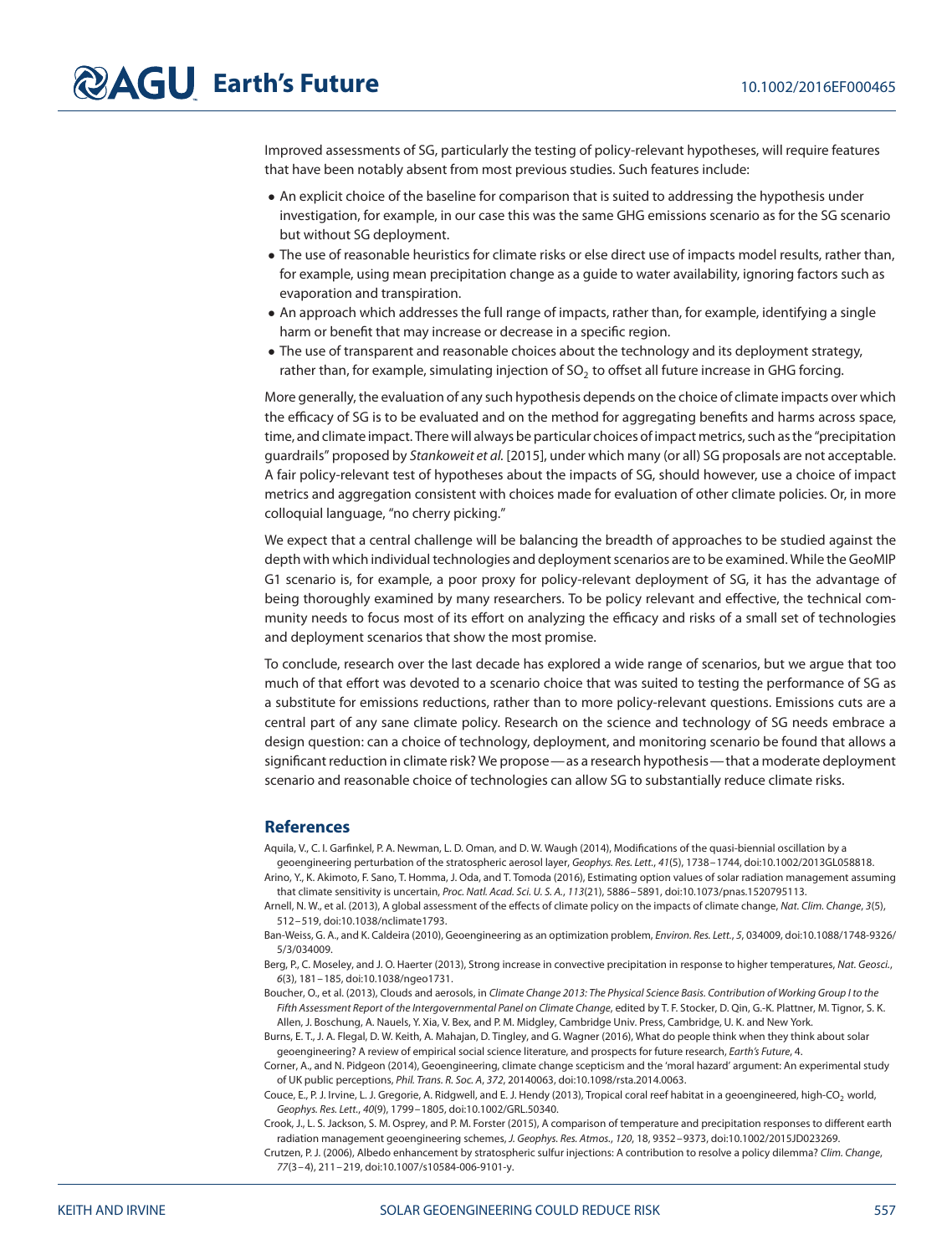## **Earth's Future** 10.1002/2016EF000465

- Curry, C. L., et al. (2014), A multi-model examination of climate extremes in an idealized geoengineering experiment, J. Geophys. Res. Atmos., 119(7), 3900–3923, doi[:10.1002/2013JD020648.](http://dx.doi.org/info:doi/10.1002/2013JD020648)
- Dykema, J. A., D. W. Keith, and F. N. Keutsch (2016), Improved aerosol radiative properties as a foundation for solar geoengineering risk assessment, Geophys. Res. Lett., 43(14), 7758–7766, doi[:10.1002/2016GL069258.](http://dx.doi.org/info:doi/10.1002/2016GL069258)
- Eastham, S. D. (2015), Human Health Impacts of High Altitude Emissions, Massachusetts Inst. of Technol., Cambridge, MA, USA.
- Field, C. B., et al. (2014), Technical summary, in Climate Change 2014: Impacts, Adaptation, and Vulnerability. Part A: Global and Sectoral Aspects. Contribution of Working Group II to the Fifth Assessment Report of the Intergovernmental Panel on Climate Change, edited by C. B. Field et al., Cambridge Univ. Press, Cambridge, U. K. and New York.
- Haywood, J. M., A. Jones, N. Bellouin, and D. Stephenson (2013), Asymmetric forcing from stratospheric aerosols impacts Sahelian rainfall, Nat. Clim. Change, 3, 660–665, doi[:10.1038/nclimate1857.](http://dx.doi.org/info:doi/10.1038/nclimate1857)
- Held, I. M., and B. J. Soden (2006), Robust responses of the hydrological cycle to global warming, J. Clim., 19(21), 5686–5699, do[i:10.1175/jcli3990.1.](http://dx.doi.org/info:doi/10.1175/jcli3990.1)
- Hulme, M. (2014) Can science fix climate change: A case against climate engineering. John Wiley & Sons, Cambridge, UK.
- Irvine, P. J., A. J. Ridgwell, and D. J. Lunt (2010), Assessing the regional disparities in geoengineering impacts, Geophys. Res. Lett., 37, L18702, doi[:10.1029/2010GL044447.](http://dx.doi.org/info:doi/10.1029/2010GL044447)
- Irvine, P. J., R. L. Sriver, and K. Keller (2012), Tension between reducing sea-level rise and global warming through solar-radiation management, Nat. Clim. Change, 2(2), 97–100, doi[:10.1038/nclimate1351.](http://dx.doi.org/info:doi/10.1038/nclimate1351)
- Kahan, D. M., H. Jenkins-Smith, T. Tarantola, C. L. Silva, and D. Braman (2015), Geoengineering and climate change polarization: Testing a two-channel model of science communication, Ann. Am. Acad. Polit. Soc. Sci., 658(1), 192–222, doi[:10.1177/0002716214559002.](http://dx.doi.org/info:doi/10.1177/0002716214559002)
- Keith, D. W., and H. Dowlatabadi (1992), A serious look at geoengineering, Eos Trans., 73(27), 289–292, doi[:10.1029/91eo00231.](http://dx.doi.org/info:doi/10.1029/91eo00231) Keith, D. W., and D. G. MacMartin (2015), A temporary, moderate and responsive scenario for solar geoengineering, Nat. Clim. Change, 5,
- 201–206, doi[:10.1038/nclimate2493.](http://dx.doi.org/info:doi/10.1038/nclimate2493) Kravitz, B., A. Robock, L. Oman, G. Stenchikov, and A. B. Marquardt (2009), Sulfuric acid deposition from stratospheric geoengineering with sulfate aerosols, J. Geophys. Res. Atmos., 114(D14109), 7, doi[:10.1029/2009JD011918.](http://dx.doi.org/info:doi/10.1029/2009JD011918)
- Kravitz, B., A. Robock, O. Boucher, H. Schmidt, K. E. Taylor, G. Stenchikov, and M. Schulz (2011), The Geoengineering Model Intercomparison Project (GeoMIP), Atmos. Sci. Lett., 12(2), 162–167, doi[:10.1002/asl.316.](http://dx.doi.org/info:doi/10.1002/asl.316)
- Kravitz, B., D. G. M[acMartin, and K. Caldeira \(2012\), Geoengineering: Whiter skies?](http://dx.doi.org/info:doi/10.1029/2012GL051652) Geophys. Res. Lett., 39(11), L11801, doi:10.1029/ 2012GL051652.
- Kravitz, B., et al. (2013), Climate model response from the Geoengineering Model Intercomparison Project (GeoMIP), J. Geophys. Res. Atmos., 118(15), 8320–8332, doi[:10.1002/JGRD.50646.](http://dx.doi.org/info:doi/10.1002/JGRD.50646)
- Kravitz, B., et al. (2014), A multi-model assessment of regional climate disparities caused by solar geoengineering, Environ. Res. Lett., 9(7), 074013, doi[:10.1088/1748-9326/9/7/074013.](http://dx.doi.org/info:doi/10.1088/1748-9326/9/7/074013)
- Kravitz, B., D. G. MacMartin, H. Wang, and P. J. Rasch (2016), Geoengineering as a design problem, Earth Syst. Dyn., 7(2), 469-497, do[i:10.5194/esd-7-469-2016.](http://dx.doi.org/info:doi/10.5194/esd-7-469-2016)
- Kwiatkowski, L., P. Cox, P. R. Halloran, P. J. Mumby, and A. J. Wiltshire (2015), Coral bleaching under unconventional scenarios of climate warming and ocean acidification, Nat. Clim. Change, 5(8), 777 – 781, doi[:10.1038/nclimate2655.](http://dx.doi.org/info:doi/10.1038/nclimate2655)
- Latham, J. (1990), Control of global warming, Nature, 347(6291), 339–340, doi[:10.1038/347339b0.](http://dx.doi.org/info:doi/10.1038/347339b0)
- MacMartin, D. G., D. W. Keith, B. Kravitz, and K. Caldeira (2013), Management of trade-offs in geoengineering through optimal choice of non-uniform radiative forcing, Nat. Clim. Change, 3(4), 365–368, doi[:10.1038/nclimate1722.](http://dx.doi.org/info:doi/10.1038/nclimate1722)
- Matthews, H. D., L. Cao, and K. Caldeira (2009), Sensitivity of ocean acidification to geoengineered climate stabilization, Geophys. Res. Lett., 36(L10706), 5, doi[:10.1029/2009GL037488.](http://dx.doi.org/info:doi/10.1029/2009GL037488)
- McClellan, J., D. W. Keith, and J. Apt (2012), Cost analysis of stratospheric albedo modification delivery systems, Environ. Res. Lett., 7(3), 034019, doi[:10.1088/1748-9326/7/3/034019.](http://dx.doi.org/info:doi/10.1088/1748-9326/7/3/034019)
- Merk, C., G. Pönitzsch, and K. Rehdanz (2016), Knowledge about aerosol injection does not reduce individual mitigation efforts, Environ. Res. Lett., 11(5), 054009, doi[:10.1088/1748-9326/11/5/054009.](http://dx.doi.org/info:doi/10.1088/1748-9326/11/5/054009)
- Mitchell, D. L., and W. Finnegan (2009), Modification of cirrus clouds to reduce global warming, Environ. Res. Lett., 4(4), 045102, do[i:10.1088/1748-9326/4/4/045102.](http://dx.doi.org/info:doi/10.1088/1748-9326/4/4/045102)
- Moore, J. C., et al. (2015), Atlantic hurricane surge response to geoengineering, Proc. Natl. Acad. Sci. U. S. A., 112(45), 13794–13799, do[i:10.1073/pnas.1510530112.](http://dx.doi.org/info:doi/10.1073/pnas.1510530112)
- National Academy of Sciences (1992), Policy implications of greenhouse warming: Mitigation, adaptation and the science base, Rep., 918 pp., Natl. Acad. of Sci., Washington, D. C.
- Niemeier, U., H. Schmidt, K. Alterskjær, and J. E. Kristjánsson (2013), Solar irradiance reduction via climate engineering: Impact of different techniques on the energy balance and the hydrological cycle, J. Geophys. Res. Atmos., 118(21), 11905–11917, do[i:10.1002/2013JD020445.](http://dx.doi.org/info:doi/10.1002/2013JD020445)
- Pitari, G., V. Aquila, B. Kravitz, A. Robock, S. Watanabe, I. Cionni, N. D. Luca, G. D. Genova, E. Mancini, and S. Tilmes (2014), Stratospheric ozone response to sulfate geoengineering: Results from the Geoengineering Model Intercomparison Project (GeoMIP), J. Geophys. Res. Atmos., 119(5), 2629–2653, doi[:10.1002/2013JD020566.](http://dx.doi.org/info:doi/10.1002/2013JD020566)
- Pongratz, J., D. B. Lobell, L. Cao, and K. Caldeira (2012), Crop yields in a geoengineered climate, Nat. Clim. Change, 2(2), 101–105, do[i:10.1038/nclimate1373.](http://dx.doi.org/info:doi/10.1038/nclimate1373)
- Robock, A., L. Oman, and G. L. Stenchikov (2008), Regional climate responses to geoengineering with tropical and Arctic SO<sub>2</sub> injections, J. Geophys. Res. Atmos., 113(D16), D16101, doi[:10.1029/2008JD010050.](http://dx.doi.org/info:doi/10.1029/2008JD010050)
- Robock, A., A. Marquardt, B. Kravitz, and G. Stenchikov (2009), Benefits, risks, and costs of stratospheric geoengineering, Geophys. Res. Lett., 36(L19703), 9, doi[:10.1029/2009GL039209.](http://dx.doi.org/info:doi/10.1029/2009GL039209)
- Schäfer, S., et al. (2015), The European Transdisciplinary Assessment of Climate Engineering (EuTRACE): Removing greenhouse gases from the atmosphere and reflecting sunlight away from Earth, Rep., Funded by the European Union's Seventh Framework Programme under Grant Agreement 306993.
- Schmidt, H., et al. (2012), Solar irradiance reduction to counteract radiative forcing from a quadrupling of CO<sub>2</sub>: Climate responses simulated by four earth system models, Earth Syst. Dyn., 3(1), 63–78, doi[:10.5194/esd-3-63-2012.](http://dx.doi.org/info:doi/10.5194/esd-3-63-2012)
- Smith, S. J., and P. J. Rasch (2012), The long-term policy context for solar radiation management, Clim. Change, 121(3), 487-497, do[i:10.1007/s10584-012-0577-3.](http://dx.doi.org/info:doi/10.1007/s10584-012-0577-3)
- Stankoweit, M., H. Schmidt, E. Roshan, P. Pieper, and H. Held (2015), Integrated mitigation and solar radiation management scenarios under combined climate guardrails, paper presented at EGU General Assembly Conference Abstracts.